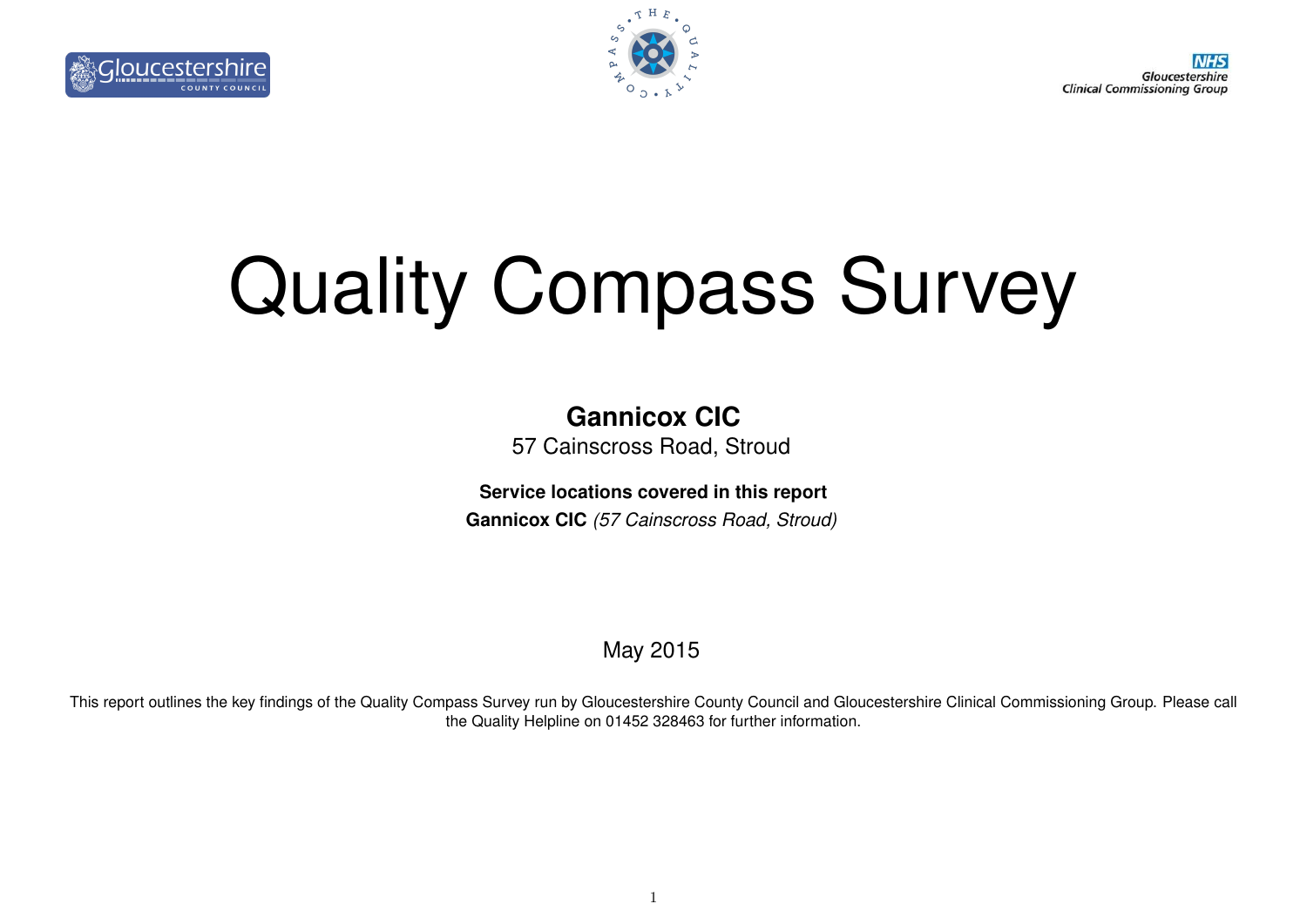



#### **What is the Quality Compass?**

This survey is part of Gloucestershire County Council's quality strategy which forms a key part of the response to Winterbourne View. The results and comments from the Quality Compass will enable us to take a proactive approach where concerns are highlighted to ensure vulnerable people are safe and receive a high level of care.

The survey is an opportunity to incorporate the views of an individual's circle of support into our quality improvement process. It is used in conjunction with other quality projects which include:

- Two organisations, [PING](http://pinglos.org.uk/) and [Gloucestershire Voices,](http://www.glosvoices.co.uk/) visit service providers on behalf of the Council. These organisations are run by people who receive services themselves so can offer expert advice based on their own experiences. They speak to individuals receiving a service to incorporate their own views into our quality work and suggest improvements for the provider to act upon.
- The Quality Team's Quality Review Officers visit providers to look at support in more detail. They collect information about how the service works by looking around the service, talking to the staff and service users, and looking at documentation. From this information they work with providers to provide advice and guidance and to establish best practice.

These various projects form a robust system to ensure positive outcomes and good quality of life for people receiving care.

#### **Comments in this report**

For people who receive this service, we asked their circles of support what they think about the quality of care provided. The comments included in this report reflect their feedback given, but we may have altered comments or removed where the following situations apply:

- A comment includes information that could identify someone
- A comment is not relevant to the service in question
- Many comments are repetitive
- There are too many comments to include in the report, in which case we include a broad and fair selection of views.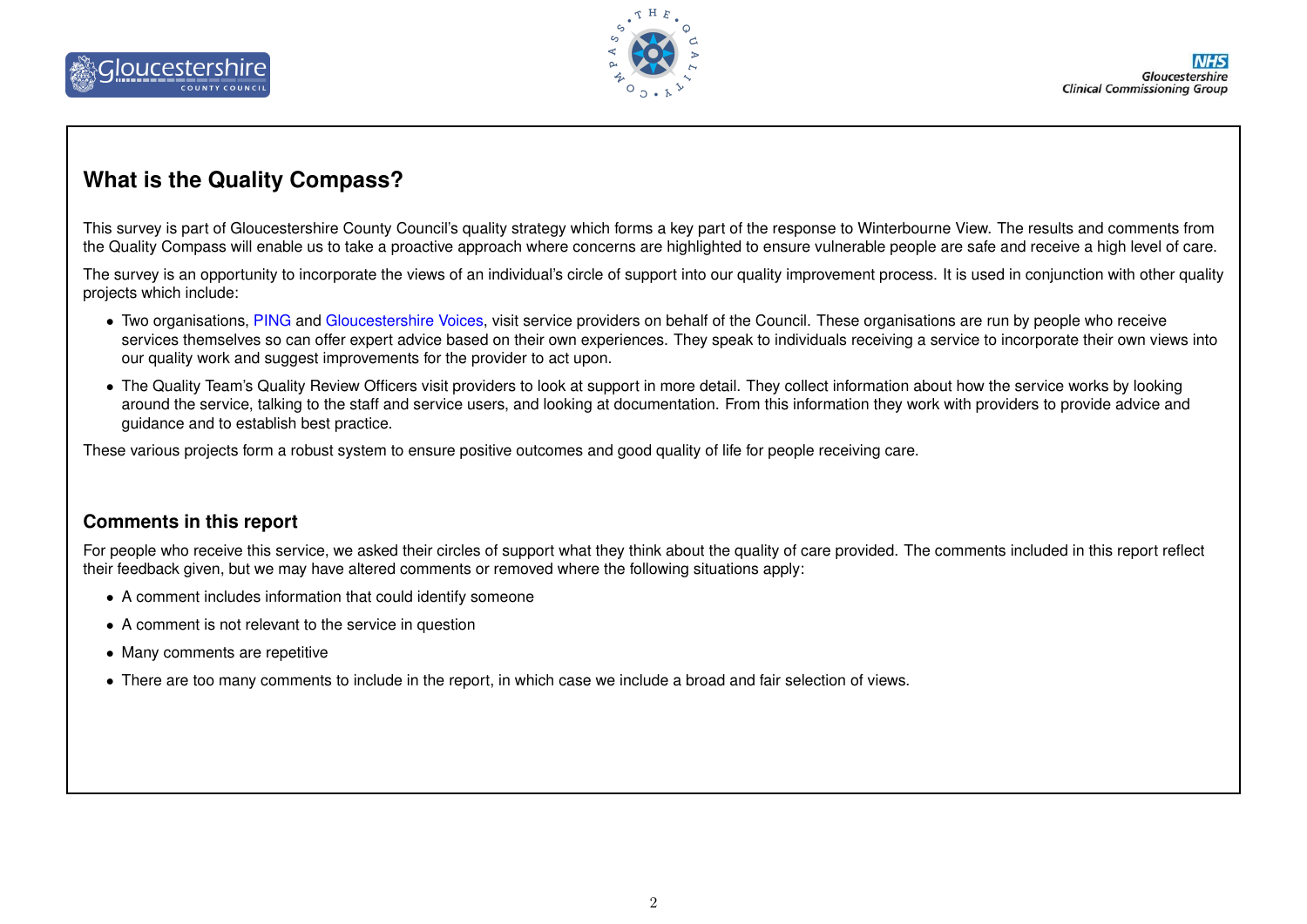



# **Summary of Findings**

What does the Summary of Findings show? This information shows the overall score of Gannicox CIC against the average scores of providers across Gloucestershire. It also shows your tailored target that you should aim to meet in order to increase the quality of your service.



#### **Overall survey score**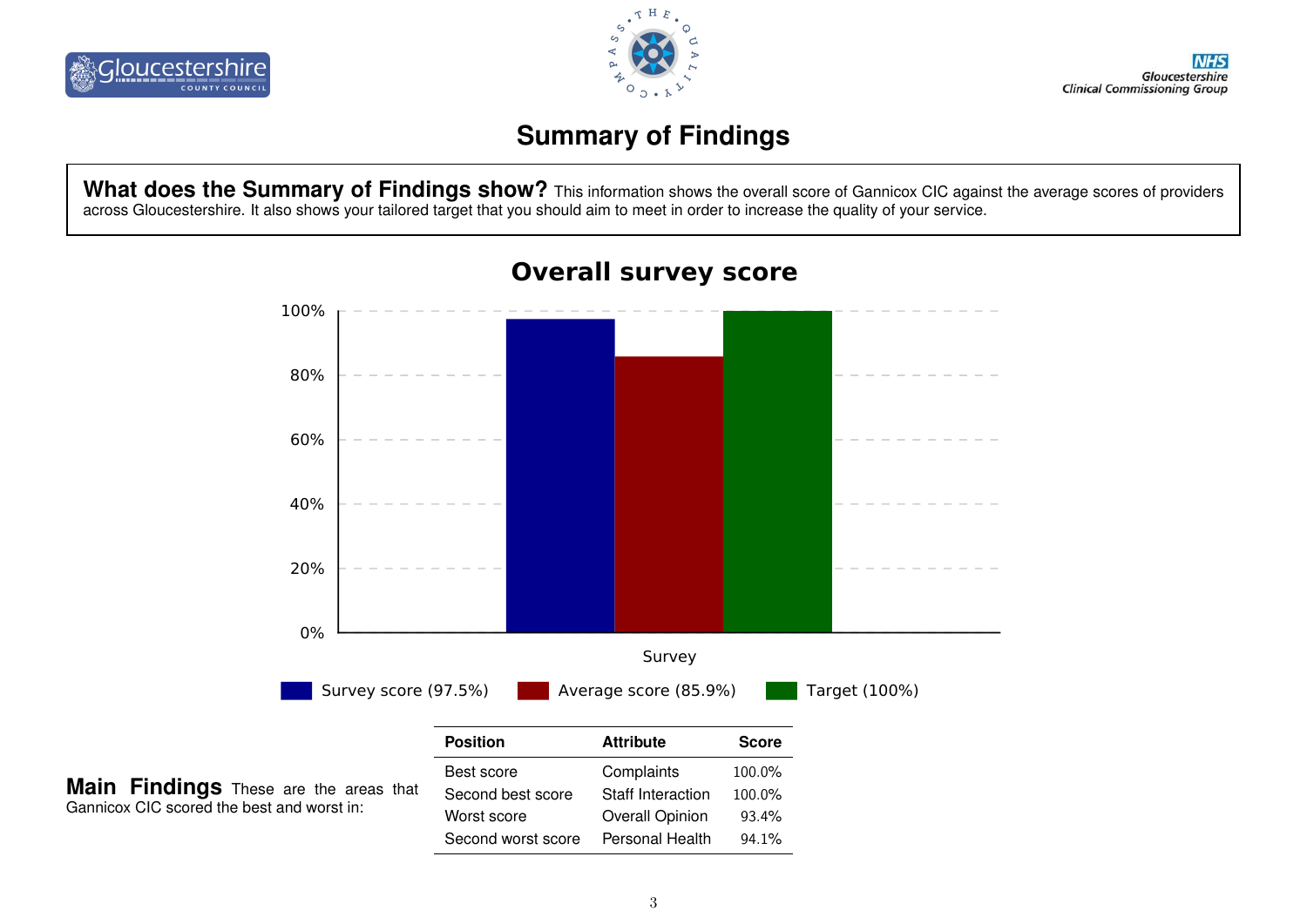



## **Who responded?**

Who Responded? 24 people responded to the Quality Compass Survey out of 49 people who were invited to take part. Overall, 49% of respondents responded. This number of responses is seen as good.

This chart shows how many people responded to the Quality Compass Survey.

In order to establish a clear picture of quality of care we asked a broad range of people to respond to the Quality Compass Survey. These are all the people in the circle of support of the individuals receiving care from Gannicox CIC and approach the service from different perspectives. The wider range of types of people that respond, the more accurate the Quality Compass results will be.



| <b>Type of respondent</b>             | <b>Invited</b> | Responded |
|---------------------------------------|----------------|-----------|
| Staff                                 | 3              | 2         |
| Next of Kin                           | 11             | 8         |
| Family                                | 4              | 3         |
| Friend                                | 10             | 4         |
| CLDT                                  | 2              | 2         |
| GP                                    | 2              |           |
| Other Health Professional             | 2              |           |
| Social Worker (LD)                    |                |           |
| <b>Support Worker</b>                 |                |           |
| Employer                              | 2              |           |
| <b>Other Community Group</b>          | 3              |           |
| <b>Other Social Care Professional</b> | 4              | 2         |
| <b>Education Professional</b>         |                |           |
| <b>Transport Professional</b>         |                |           |
| Be-friender/Volunteer                 |                |           |
| <b>Hospital Professional/Staff</b>    |                |           |
| <b>Total</b>                          | 49             | 24        |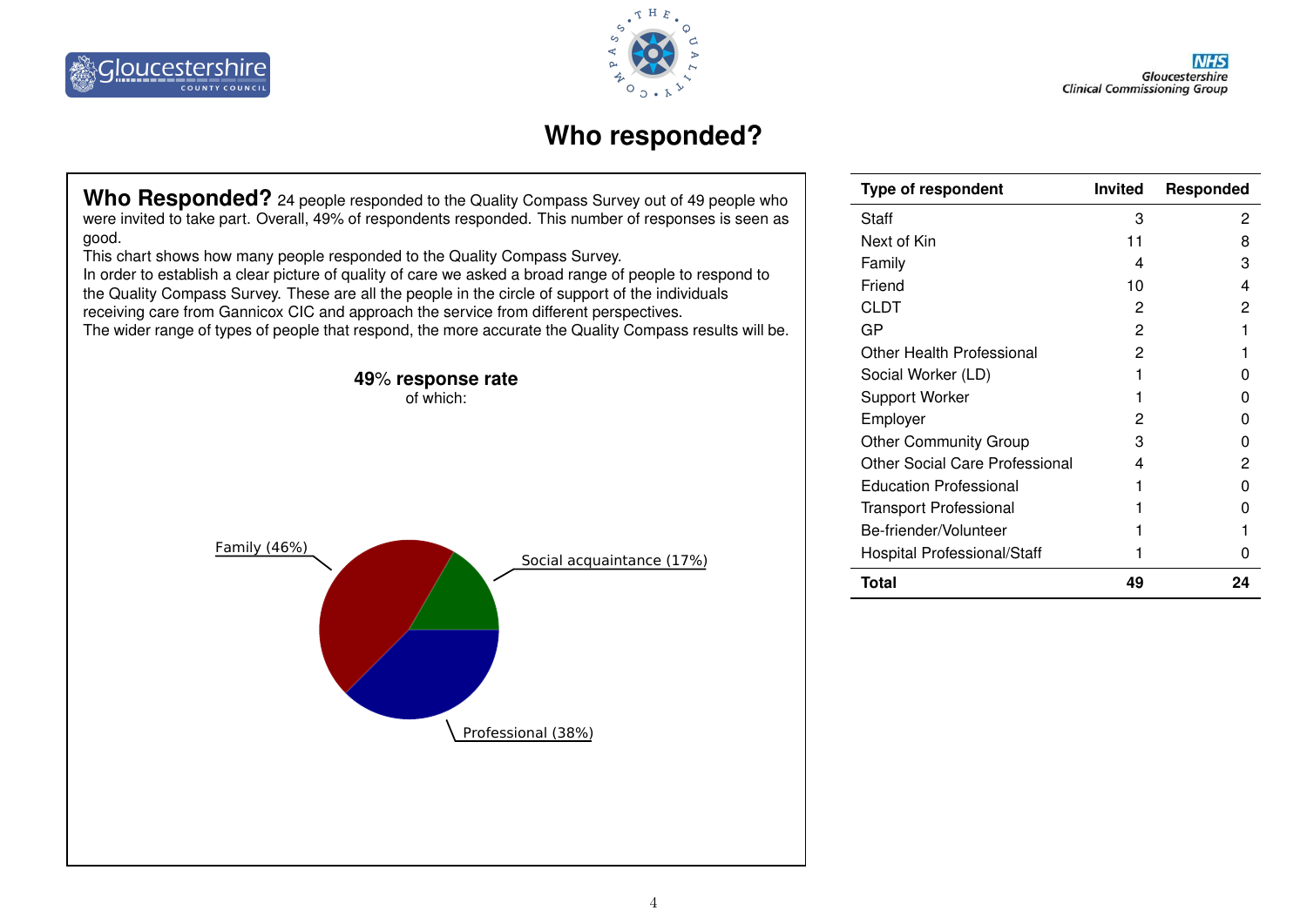

## **Domain Scores**

What are domains? These are the three main areas that the Quality Compass Survey looks at. Each attribute and question links into a domain. The scores for Gannicox CIC in each area are set out below and compared to the county average:

#### **Quality of Service**

Gannicox CIC scored **better than** the county average for this domain.

| <b>Gannicox CIC score</b> | 98.1% |
|---------------------------|-------|
| Average score             | 84.0% |

This domain looks at how successful the service provider is at supporting individuals to maintain a good quality of life. Good quality can be indicated by highly individualised care. Attributes that link to this domain include overall opinion, staff training and staff interaction.

#### **Quality of Life**

Gannicox CIC scored **better than** the county average for this domain.

| <b>Gannicox CIC score</b> | $97.4\%$ |
|---------------------------|----------|
| Average score             | 86.7%    |

This domain refers to the general well-being of a person which is often determined by the variety, frequency and depth of meaningful activities the person undertakes. This could be friendships and relationships, socialising, taking part in sport, employment, helping others, having quality time alone, and enjoying hobbies. It can also be determined by how much freedom the person has to live their life according to their own choice without restrictions or arbitrary rules. Attributes that link to this domain include personal health, nutrition, and independence.

#### **Choice**

Gannicox CIC scored **better than** the county average for this domain.

**Gannicox CIC score** 98.0% Average score 86.8%

This domain refers to the ability of a person to make decisions about their life and things that happen within it. Attributes that link to this domain include the individuals control of their home, life-style and social activities.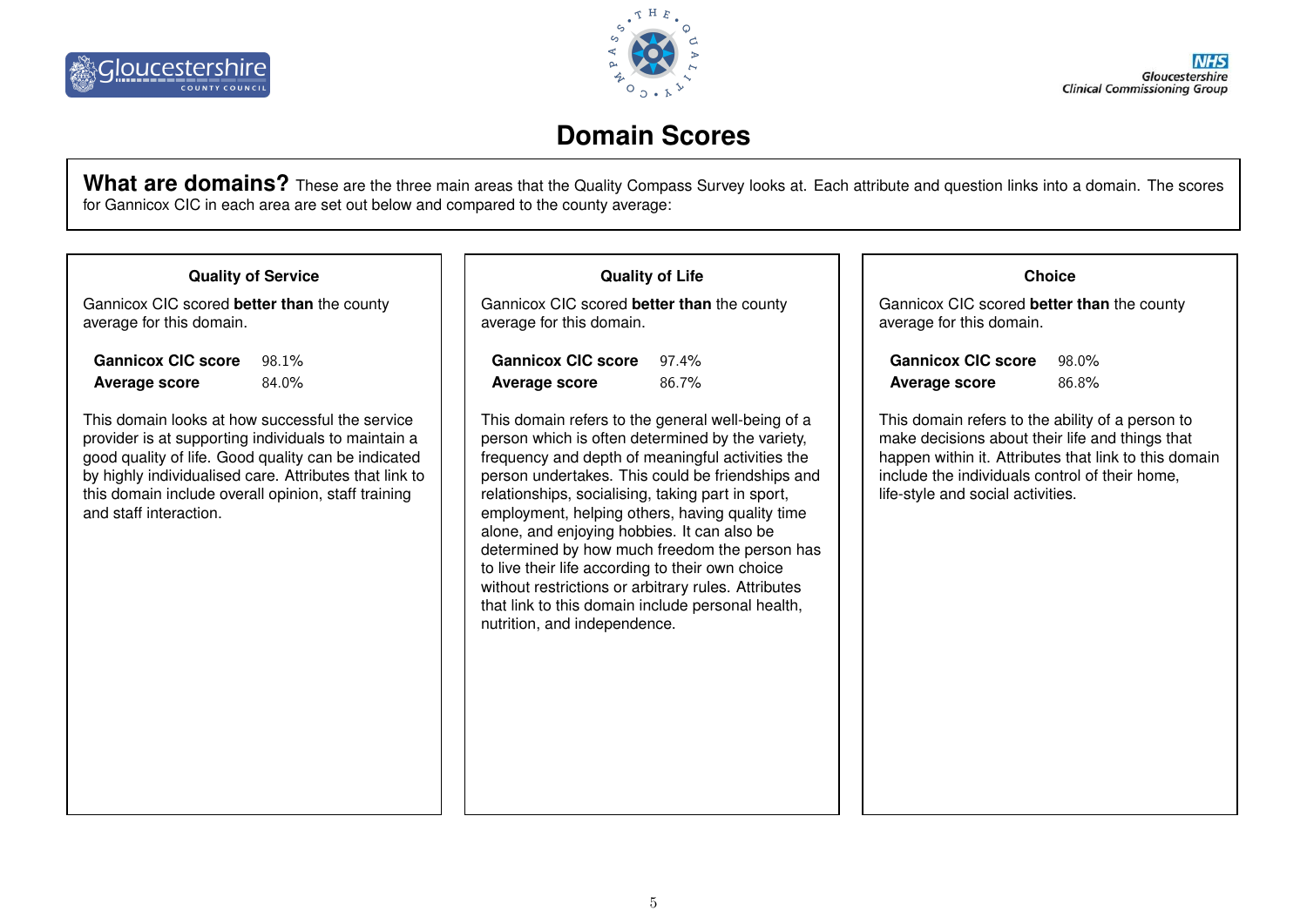



# **Domain Scores**

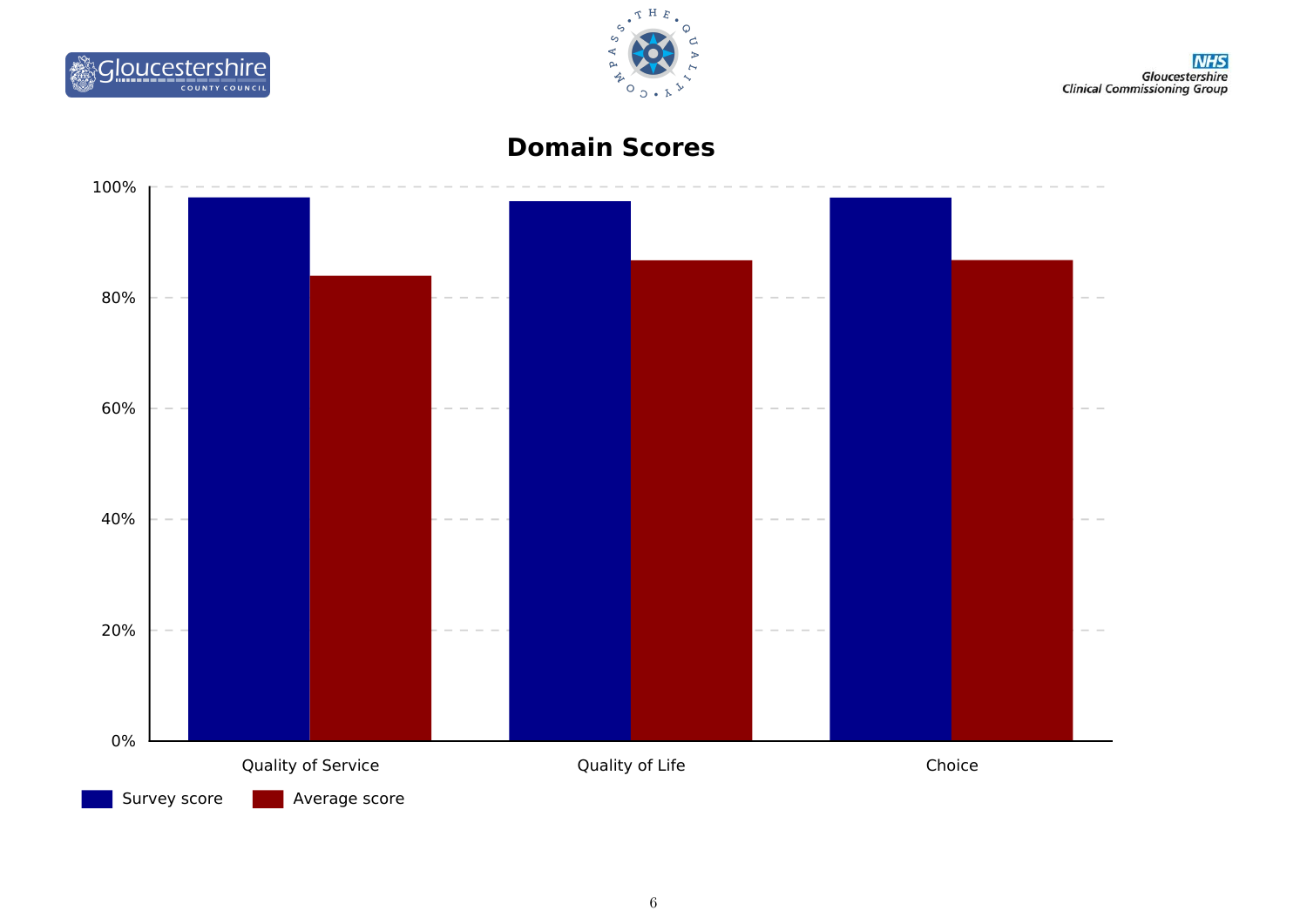



# **Overall Opinion**

#### **Selection of Respondent Comments:**

Quality of care has always been very good.

There has been a change in staffing and the service provided is excellent.

My impression is that Gannicox consistently maintain the highest levels care from year to year.

[Name of tenant] continues to flourish in an environment of all encompassing care.

The quality of care hasnt really changed over the past year. He is still just as happy.

Quality of care has been consistently excellent throughout [name of tenant]'s residence at Gannicox. Indeed it has completely reversed a decline in his health, weight and morale before he moved there. As a result he is now in much better shape.

Gannicox house and its staff are wonderful, and always have been.

Excellence continues and expands to meet any changing needs.

The quality of care is excellent.

It's always been good so 5/5

The residents we work with are very happy with the place they live and the support they receive.

## **Attribute Scoring**

| <b>Attribute</b>   | <b>Score</b> |
|--------------------|--------------|
| Gannicox CIC score | 93.4%        |
| Average score      | 73.8%        |

**What this attribute looks at:** We asked respondents some general questions about their opinion of the service and how their opinions have changed over time.

#### **Overall Opinion**

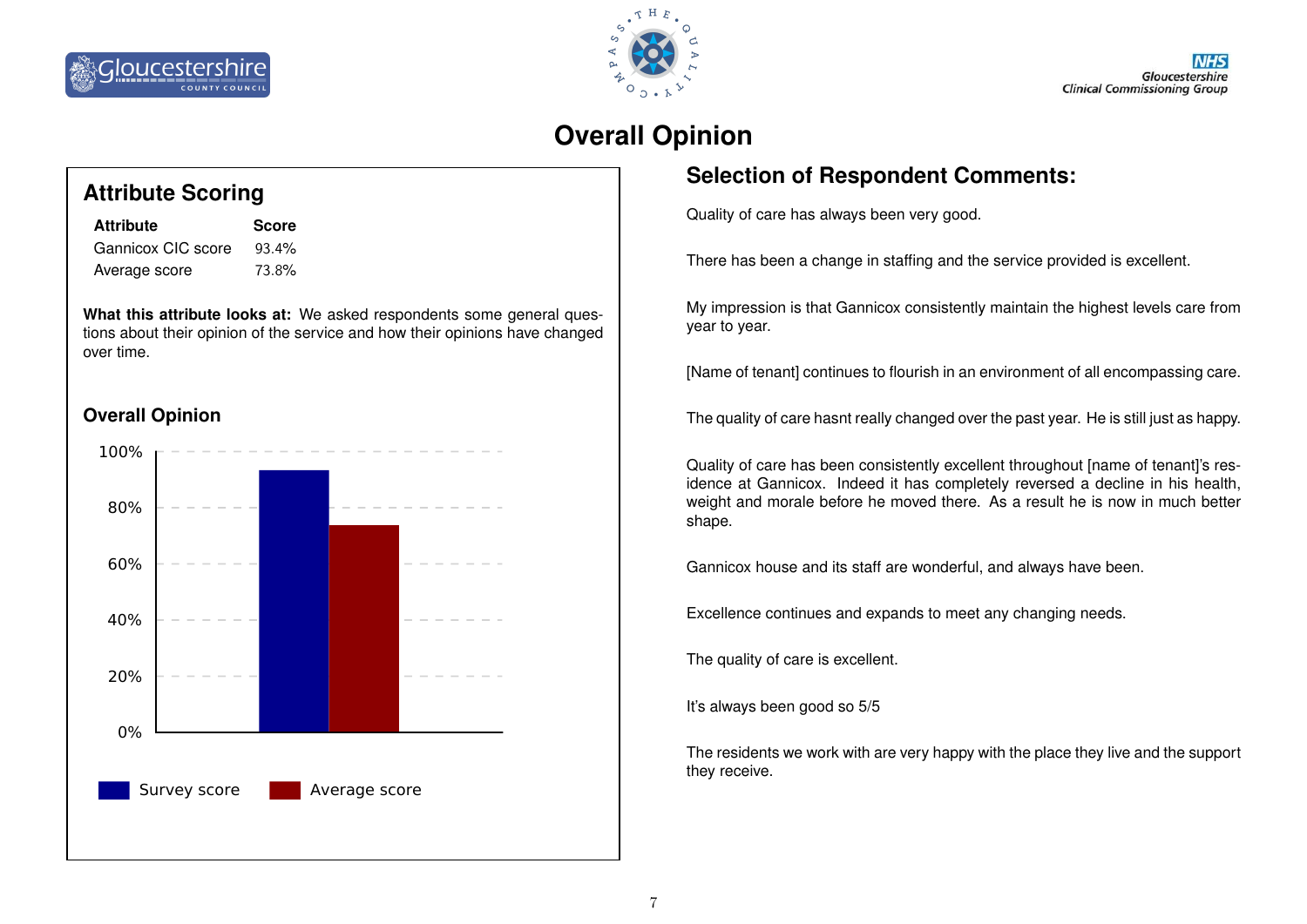



# **Their Home**

## **Attribute Scoring**

| <b>Attribute</b>   | <b>Score</b> |
|--------------------|--------------|
| Gannicox CIC score | 95.3%        |
| Average score      | 90.4%        |

**What this attribute looks at:** This attribute looks at the individual choice in choosing where to live and who they live with. A high scoring service provider will involve individuals where possible in recruitment of staff.





## **Selection of Respondent Comments:**

I am not familiar with the details of their daily management but it is my impression that Gannicox upholds the independence and free choice of the people in their care in the highest regard. I have no doubt that they are in a constant social process of consultation with the people in their care.

[Name of tenant] has no concerns about his fellow tenants and enjoys them being there.

Locks on their own rooms are not necessary, so he does not have a key for this.

Doesn't need keys as (a) he doesn't need or want to go out on his own (b) he is in a very safe and supportive environment where he lives.

Everything there is perfect.

[Name of tenant] is very happy where he is now.

Tenant very happy and feels this is her home.

Gannicox is an international community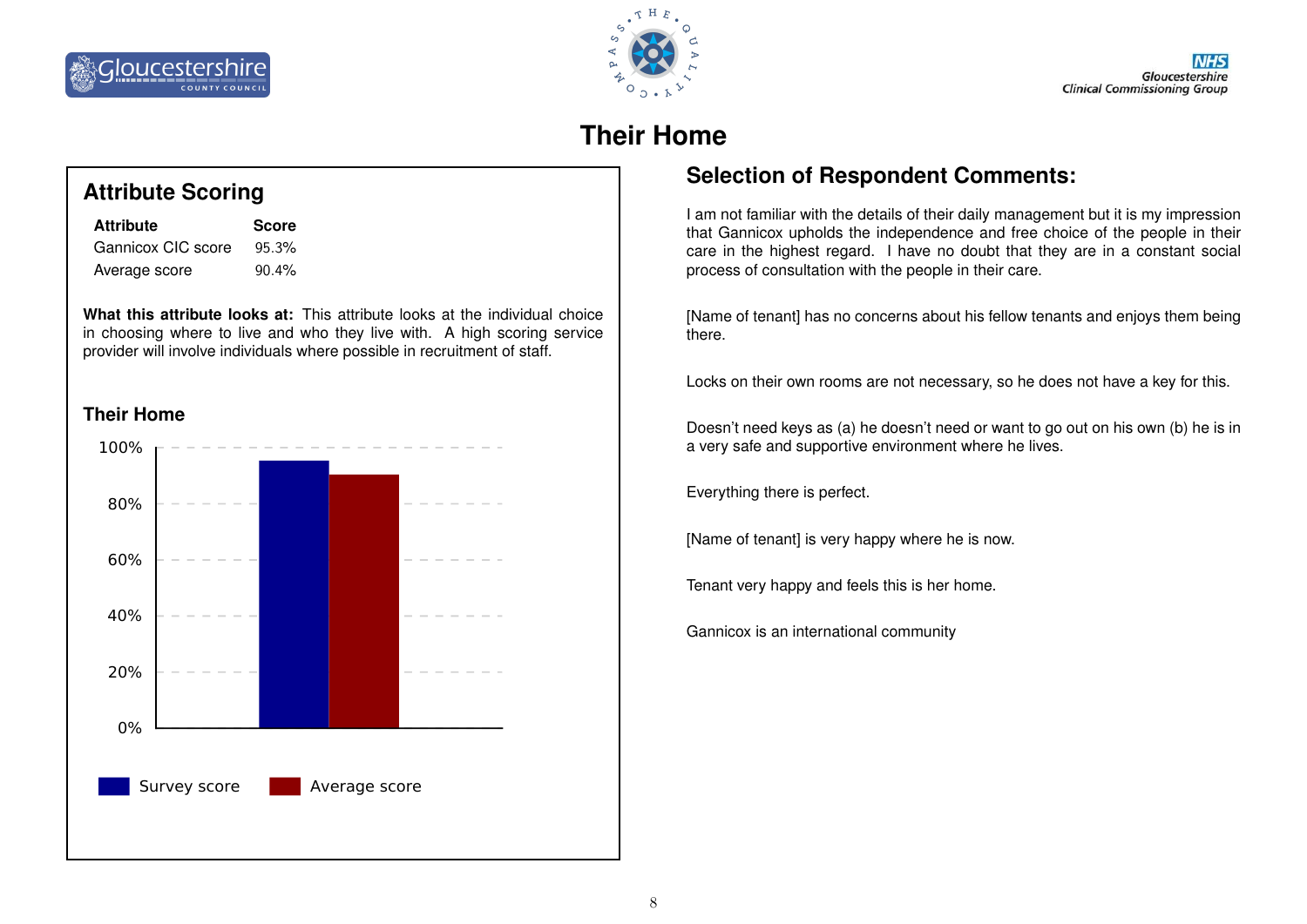



## **Social Inclusion**

## **Attribute Scoring**

| <b>Attribute</b>   | <b>Score</b> |
|--------------------|--------------|
| Gannicox CIC score | 97.8%        |
| Average score      | 86.9%        |

**What this attribute looks at:** This attribute looks at social opportunities and the individuals inclusion within the community. Where applicable, it looks at friendships, work and volunteer work, and cultural freedom.

#### **Social Inclusion**



#### **Selection of Respondent Comments:**

The tenants at Gannicox are very much encouraged and supported in all the questions above. It is a warm, friendly and joyful environment.

[Name of tenant] enjoys company and knows a lot of people in the area. He enjoys acting/drama, going to the cinema, visiting local towns all with support. At Gannicox there are discussion groups and a regular film.

A perfect situation.

Arrangements for holidays and visits to family are readily made.

There is a good range of activities.

[Name of tenant] has made a large number of friends in Stroud and is constantly kept busy as well as having her own time.

Tenants' lives are very full and happy - socially active life.

[Name of tenant] is encouraged to live a normal life as is possible and is frequently encouraged to expand his life experiences without pressure.

Gannicox supports individuals to live as independent a life as possible while offering opportunities to engage in a large variety of cultural and social events.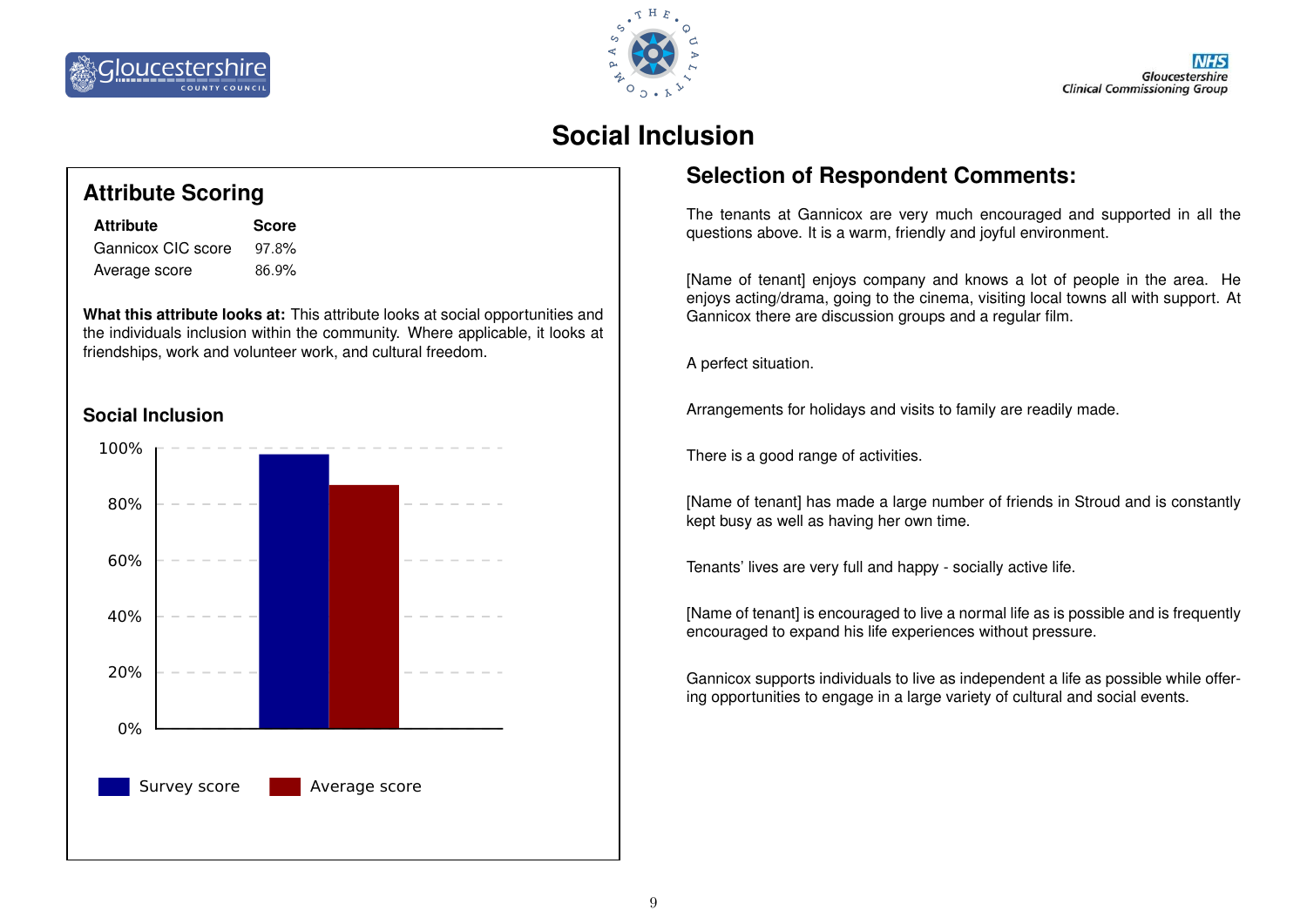



# **Personal Health**

#### **Selection of Respondent Comments:**

The standard of health care has always been very good.

The support is most caring and ensure that [name of tenant] is safe if there is an accident. [Name of tenant] enjoys regular walks and commits to sponsored walks when possible. He does not need regular medication.

I know he has good health support, and sees the doctor etc when needed. But I don't know if he has a health action plan as such - although he may well have.

Well looked after medically.

Despite huge anxiety regarding dental and eye care, my brother has been positively helped to overcome his fears and undergo treatment.

Tenant walks into town to meet friends every weekend.

Gannicox has always taken the health of the residents very seriously and has given support whenever needed.



| <b>Attribute</b>   | <b>Score</b> |
|--------------------|--------------|
| Gannicox CIC score | 94.1%        |
| Average score      | 88.6%        |

**What this attribute looks at:** This attribute looks at the health needs of individuals and assesses whether they receive proper encourage to seek medical support. Opportunities for regular exercise help to improve quality of life.



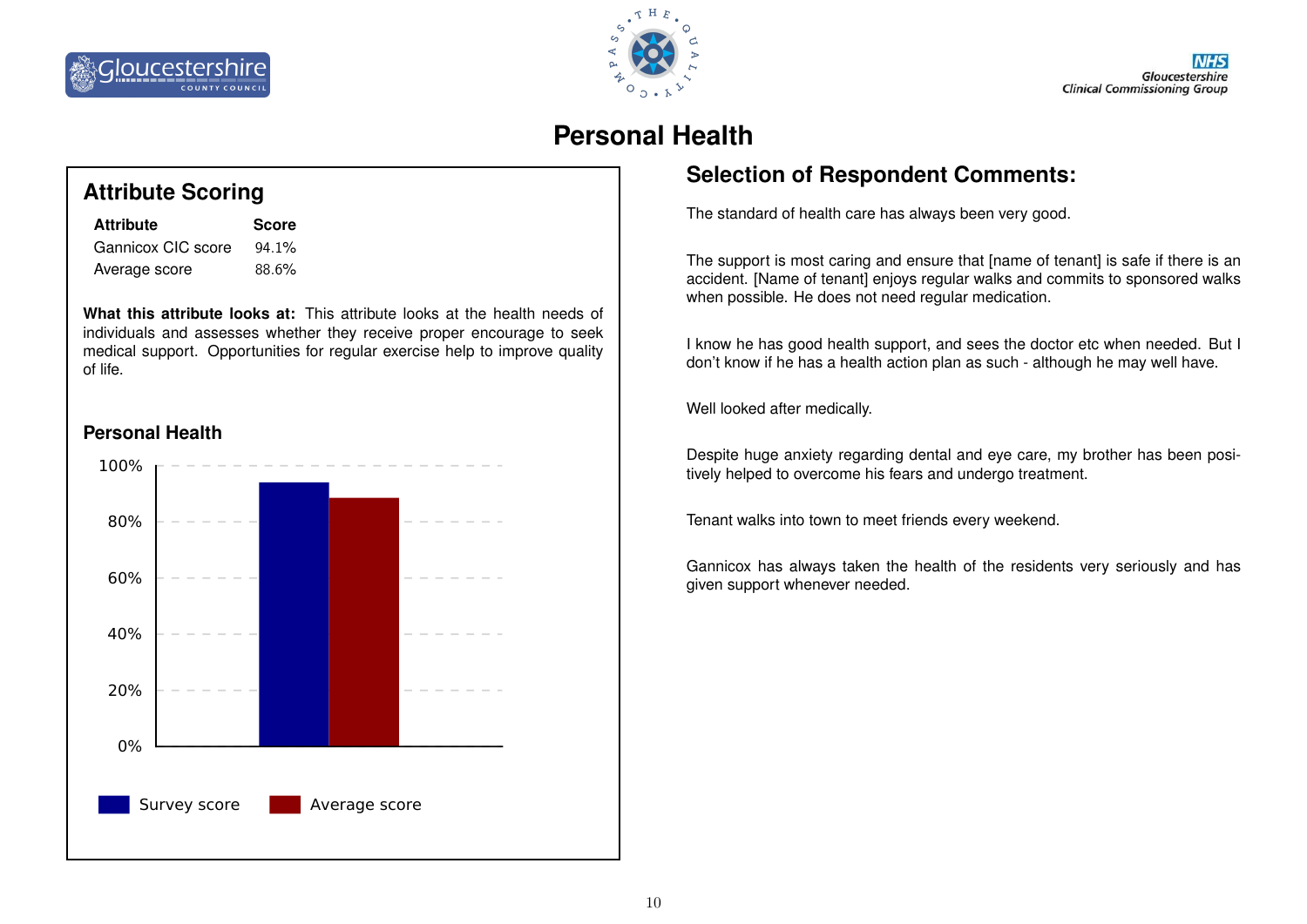



# **Nutrition**

#### **Selection of Respondent Comments:**

The food quality and variety is of a very high standard - much is organic and local.

Support given to eat healthy and build skills in food preparation.

[Name of tenant] enjoys food and has a balanced diet at Gannicox. He is keen to help at meal times and will set the table and help with washing up, clearing away. He helps with some food preparation but some tasks are beyond his skills and might prove dangerous.

Very well catered for in every way.

There are hygienic issues that preclude involvement in food preparation.

Excellent choice of food with a high standard of tasty meals!

Tenants have well balanced meals I have observed whilst visiting.

Essential variety is offered.

## **Attribute Scoring**

| <b>Attribute</b>   | <b>Score</b> |
|--------------------|--------------|
| Gannicox CIC score | 99.3%        |
| Average score      | 87.6%        |

**What this attribute looks at:** This attribute looks at whether dietary requirements are being met, individual choice towards food, as well as the quality and variety of meals available. Healthy eating should be encouraged where it is within the individuals choice.



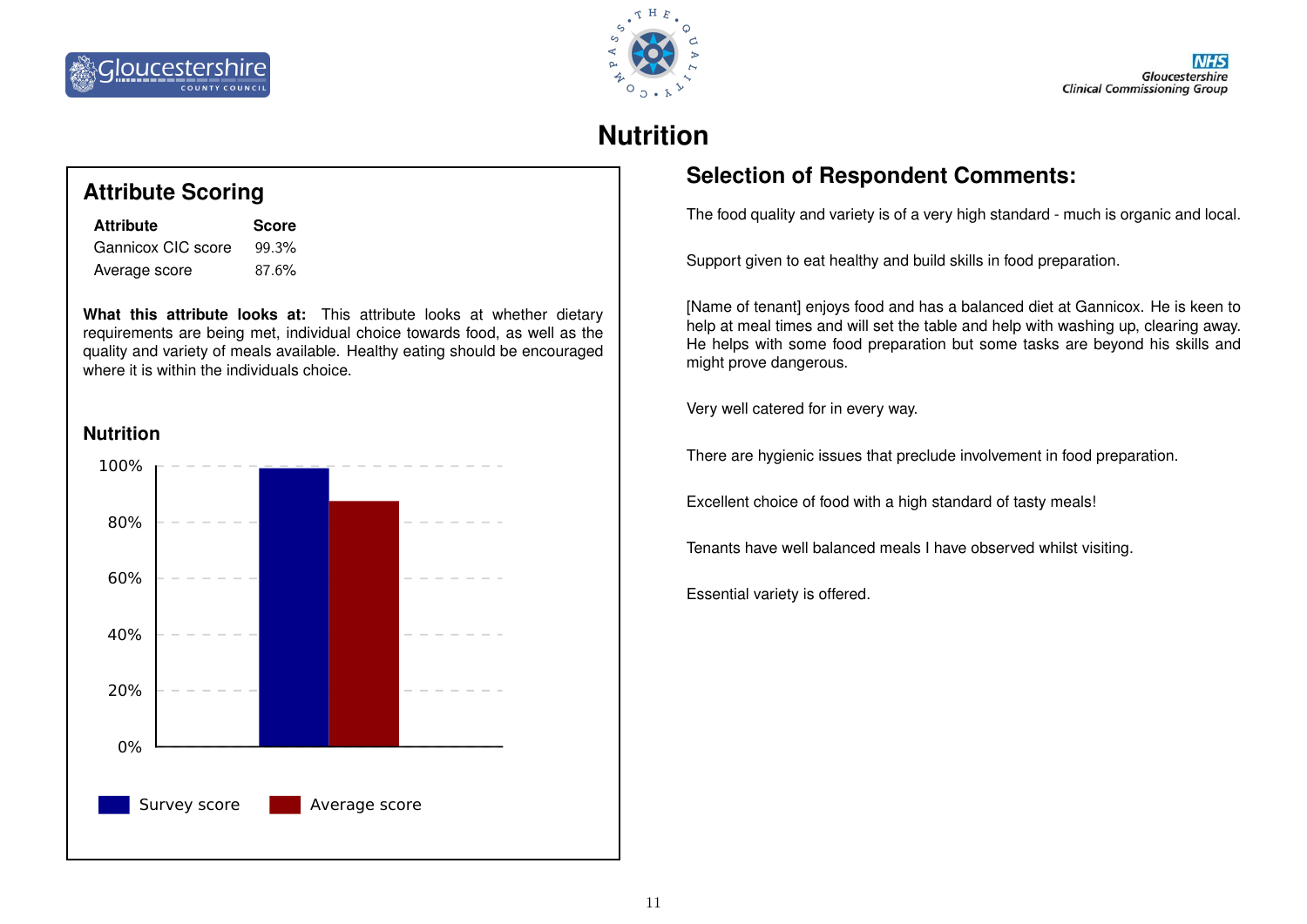



# **Skills, Independence and Daily Living Tasks**

#### **Attribute Scoring**

| <b>Attribute</b>   | <b>Score</b> |
|--------------------|--------------|
| Gannicox CIC score | 98.9%        |
| Average score      | 85.5%        |

**What this attribute looks at:** This attribute looks at the individuals involvement in tasks around the home such as in the kitchen. A good score for this attribute indicates a high level of choice for individuals in relation to their daily routine.

#### **Skills, Independence and Daily Living Tasks**



#### **Selection of Respondent Comments:**

The residents at Gannicox look well cared for and are independent as much as they can be with excellent support.

Some clients need support to dress appropriately for weather conditions.

The days at Gannicox are well structured with routine but [name of tenant] could say if he found some parts incompatible. He enjoys farming and gardening, and nourishes his mind with reading, writing and music. He is very well informed about subjects which interest him such as history, drama, myths and others. He likes pets a great deal.

All very well and appropriately organised.

The service is of a very high standard and from my observations is very much an " at home" atmosphere with lots of choice.

I know from experience that the tenant can be difficult but the patience and help she is being given is wonderful.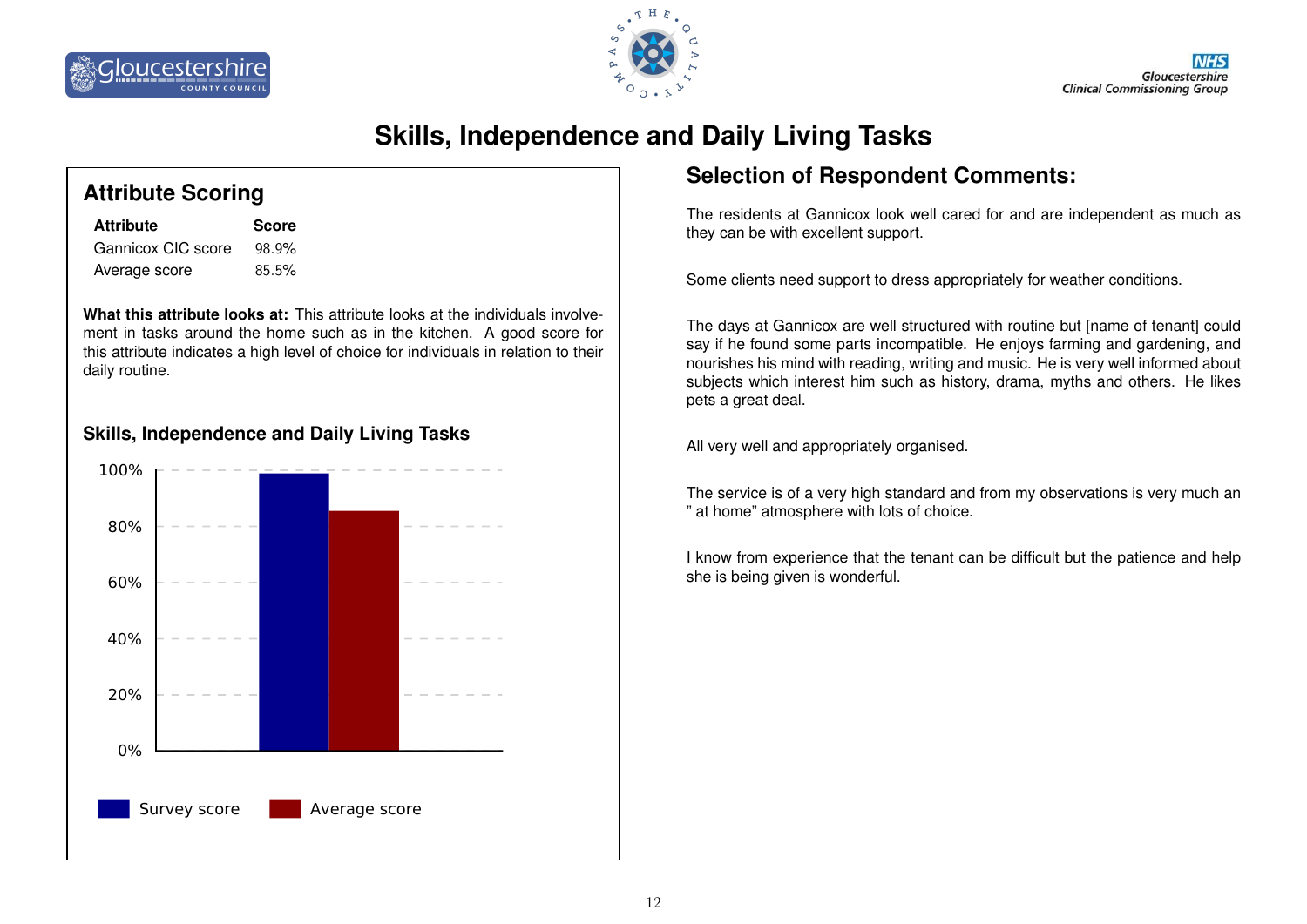

# **Staff Interaction**

## **Attribute Scoring**

| <b>Attribute</b>   | <b>Score</b> |
|--------------------|--------------|
| Gannicox CIC score | 100.0%       |
| Average score      | 92.2%        |

**What this attribute looks at:** This attribute looks at the way that staff interact with the people they support, such as their respect for the tenants/residents, how they respond to issues and how individualised support is. Treating others with dignity and explaining why something is happening provide evidence that staff interaction is good.

#### **Staff Interaction**



## **Selection of Respondent Comments:**

A very respectful and loving community, where each person is treated with dignity and respect.

I have not necessarily personally witnessed all these elements of staff interaction but surmise some of them from other observations.

I have nothing but praise for the staff. They understand [name of tenant] and can give the care and secure environment which promotes his health and well being. It is always a concern for parents as to what will happen when they die. I have confidence that [name of tenant] would be well cared for and flourish in the environment of Gannicox.

Staff are extremely caring, proactive and responsive to his wishes and needs indeed beyond the call of duty

Totally caring and supportive staff - they are brilliant.

The staff are very understanding of [name of tenant]'s needs and she sees Gannicox as one big family.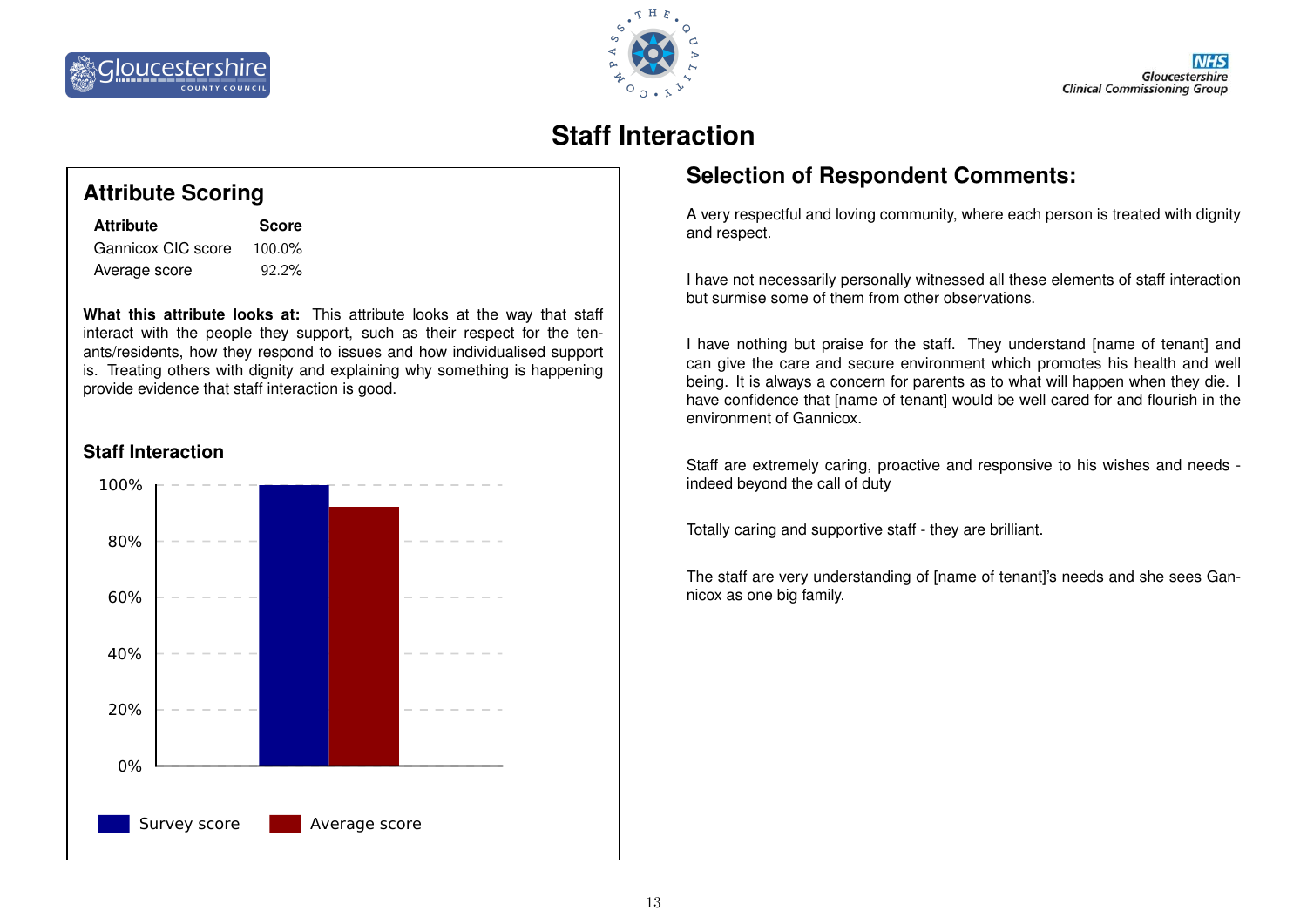



# **Staff Management and Training**

#### **Attribute Scoring**

| <b>Attribute</b>   | <b>Score</b> |
|--------------------|--------------|
| Gannicox CIC score | 98.0%        |
| Average score      | 83.1%        |

**What this attribute looks at:** This attribute looks at staff consistency, the abilities of staff and how they work as a team. A high score suggests the service provider has tailored training to the needs of the tenant/resident and they work well in the environment.

#### **Staff Management and Training**



#### **Selection of Respondent Comments:**

I have no way of knowing that the training and supervision given to staff is appropriate for the tenant's needs.

Because the staff are constantly there and build up an understanding and respect for the tenant, their care is impressive and complete.

Everything more than satisfactory.

There is a good mutual working together between residents and staff.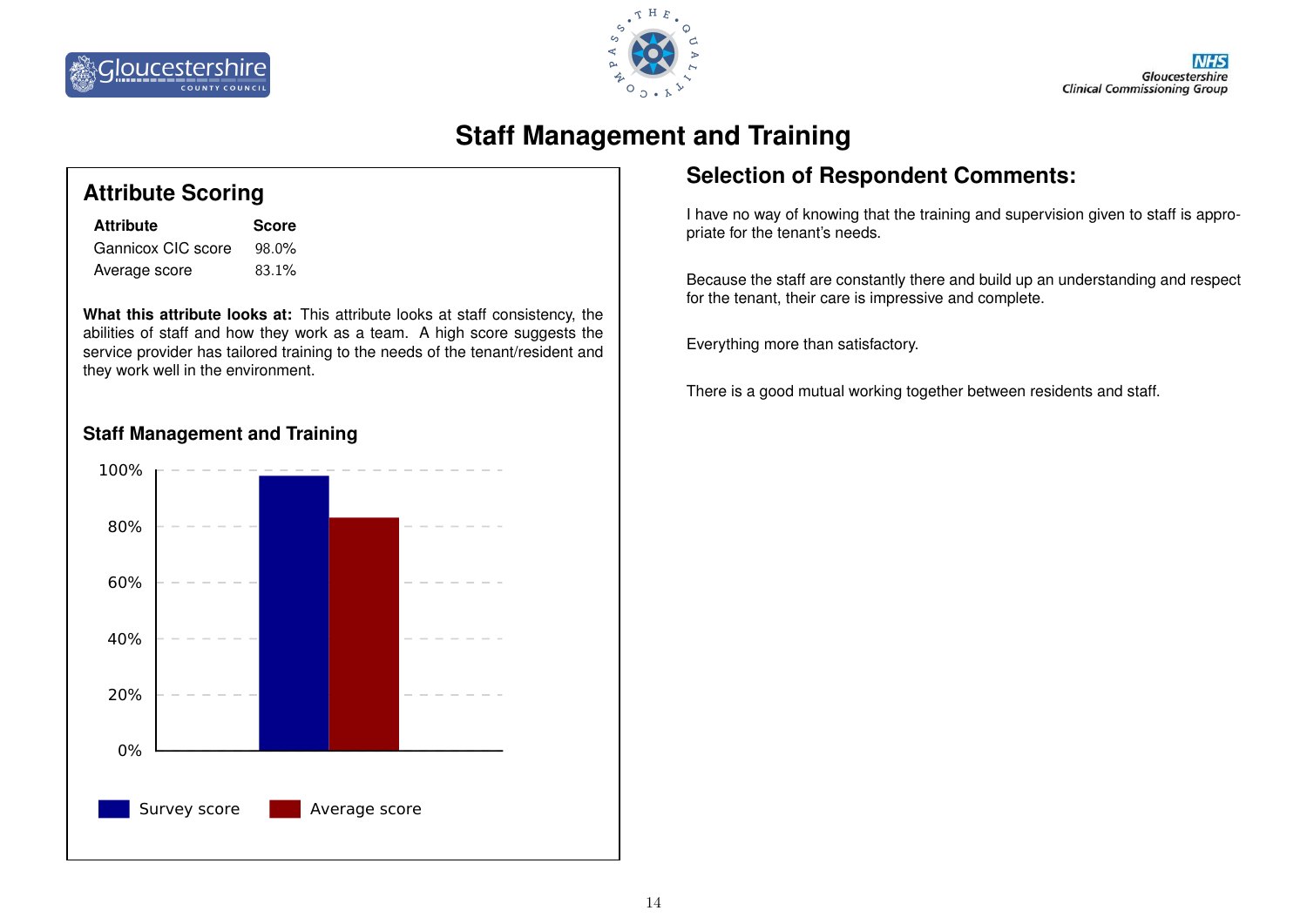



## **Recommendations**

## **Attribute Scoring**

| <b>Attribute</b>   | <b>Score</b> |
|--------------------|--------------|
| Gannicox CIC score | $99.0\%$     |
| Average score      | 77.5%        |

**What this attribute looks at:** We asked respondents whether they would make any improvements to the quality of the service provided and how they would do this. Please see their comments below.

#### **Recommendations**



## **Selection of Respondent Comments:**

Excellent service. I am proud to be asked to recommend them. They are a healthy, sound and warm community and home for the residents!

I can honestly not imagine how it could be improved. It would be very difficult indeed to imagine a more dedicated, sensitive and appropriate management than that I have seen at Gannicox.

Gannicox provides a very good service where everyone's needs are well met on an individual basis.

To see more places like this where tenants can enjoy security,respect for individuality and be enabled to live a full life.

I am very happy with the service.

None - satisfied in all respects

No improvements needed at all - it is perfect . Cannot praise it enough.

The philosophy behind Gannicox generates an atmosphere of perpetual development to meet changing needs and to facilitate activities.

I am satisfied that the service I have witnessed is of an excellent standard and I really cannot think of anything that needs improving!

The change of homes has been a real eye opener to me. I can not believe in the massive improvement by moving the tenant to Gannicox/

Happy at present time in all areas.